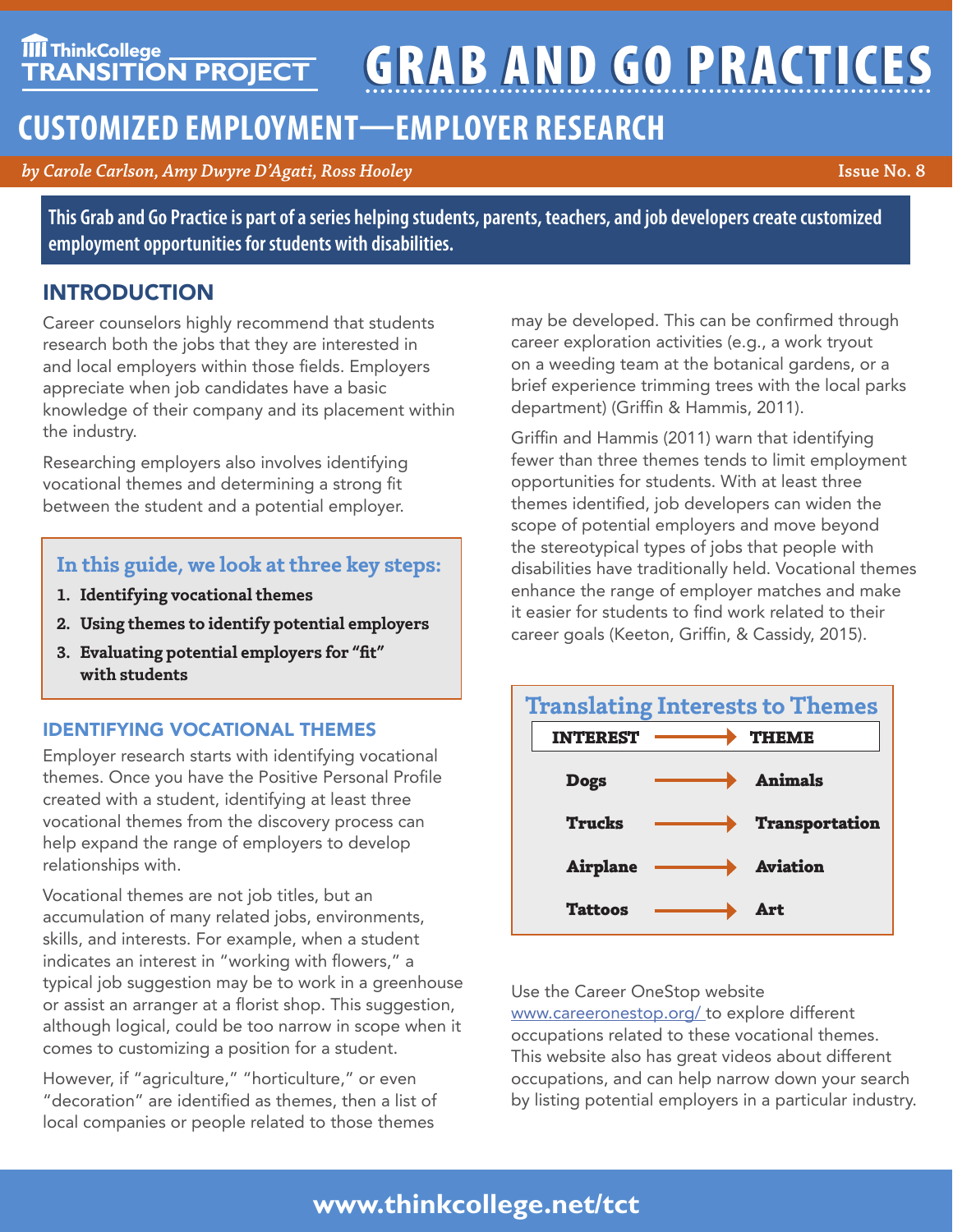#### FOR EXAMPLE:

Devon is a young man in a dual enrollment transition program who has been working at several job trials. His father is a photographer, and Devon has enjoyed watching and participating in this work. He is also interested in learning more about computergenerated artwork, and perhaps trying out a job related to this field. He also has a strong interest in cars and how they are decorated.

Devon can be independent at tasks he is assigned once he is given the right amount of support to help build his skills. He would benefit from working in an environment where his coworkers are friendly and supportive of his desire to learn, and in a position that would have possibilities for advancement.

Devon's three vocational themes are Automotive, Photography, and Graphic Arts.



#### USING THEMES TO IDENTIFY POTENTIAL EMPLOYERS

Now you have six industries to research instead of just three themes! For each occupation listed in the Career OneStop website, there are other related occupations that can be researched. For example, in the listing for the occupation of Automotive Body & Related Repairers from the above list, the related occupations include:

- Engine and Other Machine Assemblers
- Painters, Transportation Equipment
- Molding and Casting Workers
- Sawing Machine Setters, Operators, and Tenders, Wood
- Heat Treating Equipment Setters, Operators, and Tenders, Metal and Plastic

Doing an online search of any one of the industries listed in the graphic above (automotive, manufacturing, photography, advertising, graphic arts, and marketing) can help identify a list of 10–20 employers for each theme.

Creating a strong list of potential employers in various themes will not only help with your current students, but will also support your program's long-term success for employment outcomes. The effort you are putting in now to build your master list of potential employers will mean less time-consuming employer research in the future.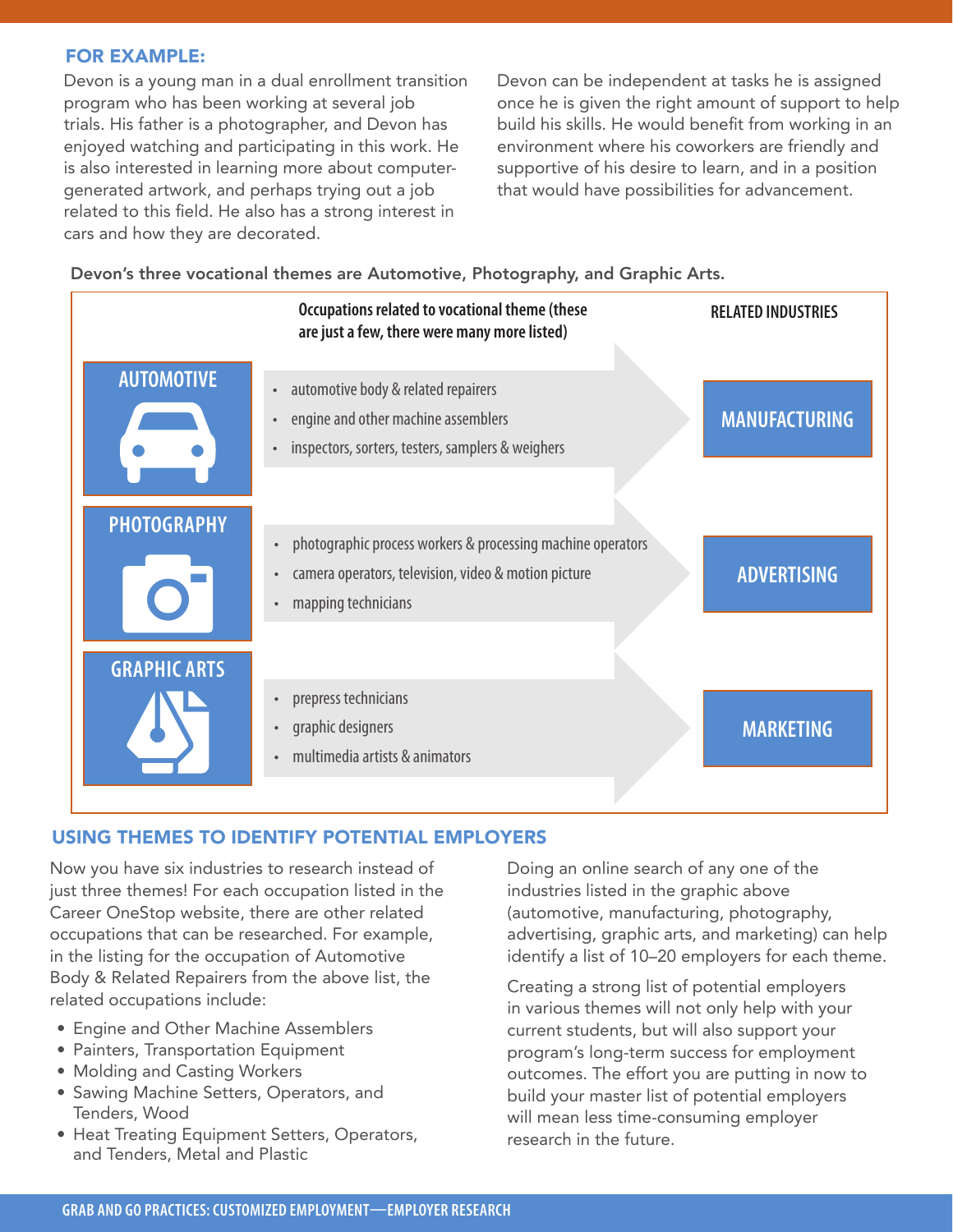#### EVALUATING POTENTIAL EMPLOYERS FOR "FIT" WITH STUDENTS

## **What is "fit"?**

Fit means the right match between a student's interests, skills, and preferences and the employer's environment/culture and job tasks. Fit does not have to be perfect, but it should be close enough for job proposal development.

Once you have your list of employers, they should be prioritized by how accessible the job is to get to and by best "fit." Fit is initially based on the interest expressed by the student. As you are researching each employer, you will be revisiting the "fit factor" many times. Narrow down the list of 10–20 employers to five within each theme that seem to be a better fit.

# **Students can help you research!**

Once you've given a basic overview and clear instructions on how to use the Career OneStop website, ask the student to help you search for occupations and employers. Have them prioritize the lists based on location and high interest.

Although the student will be able to help do much of this research, you will likely need to use your own networks to identify potential employers. Additionally, it may be helpful to create a relationship map with the student to discover additional sources of contact information – people in their networks who know people within different industries. Please refer to the Grab & Go called *"Developing an Employment Network."*

Industry websites can also be found through the Occupational Outlook website: www.bls.gov/ooh/home.htm

For example, the search for mapping technicians (within the vocational theme of photography) lists the following websites: National Society of Professional Surveyors, and American Society for Photogrammetry and Remote Sensing.

Other ideas for initial employer research include:

#### *Do online research*

- Specific company websites
- Social media
- Industry websites learn the industry jargon

#### *Use the college career services office*

- Look for a separate section of the website dedicated to employers – you may find this helpful in finding employer leads
- Go to a career panel program to listen to speakers
- Ask for a list of employers who have hired students from the college
- Attend career fairs and collect business cards (and bring your own to pass out)

#### *Join Chamber of Commerce and/or other employer networking organizations*

# **CONCLUSION**

Employer research is a critical step in quality job development. Employers appreciate the extra attention to detail that you take when asking thoughtful questions that reflect careful research. Such attention creates good will and trust with employers that will serve you well regardless of the immediate outcomes for a specific student.